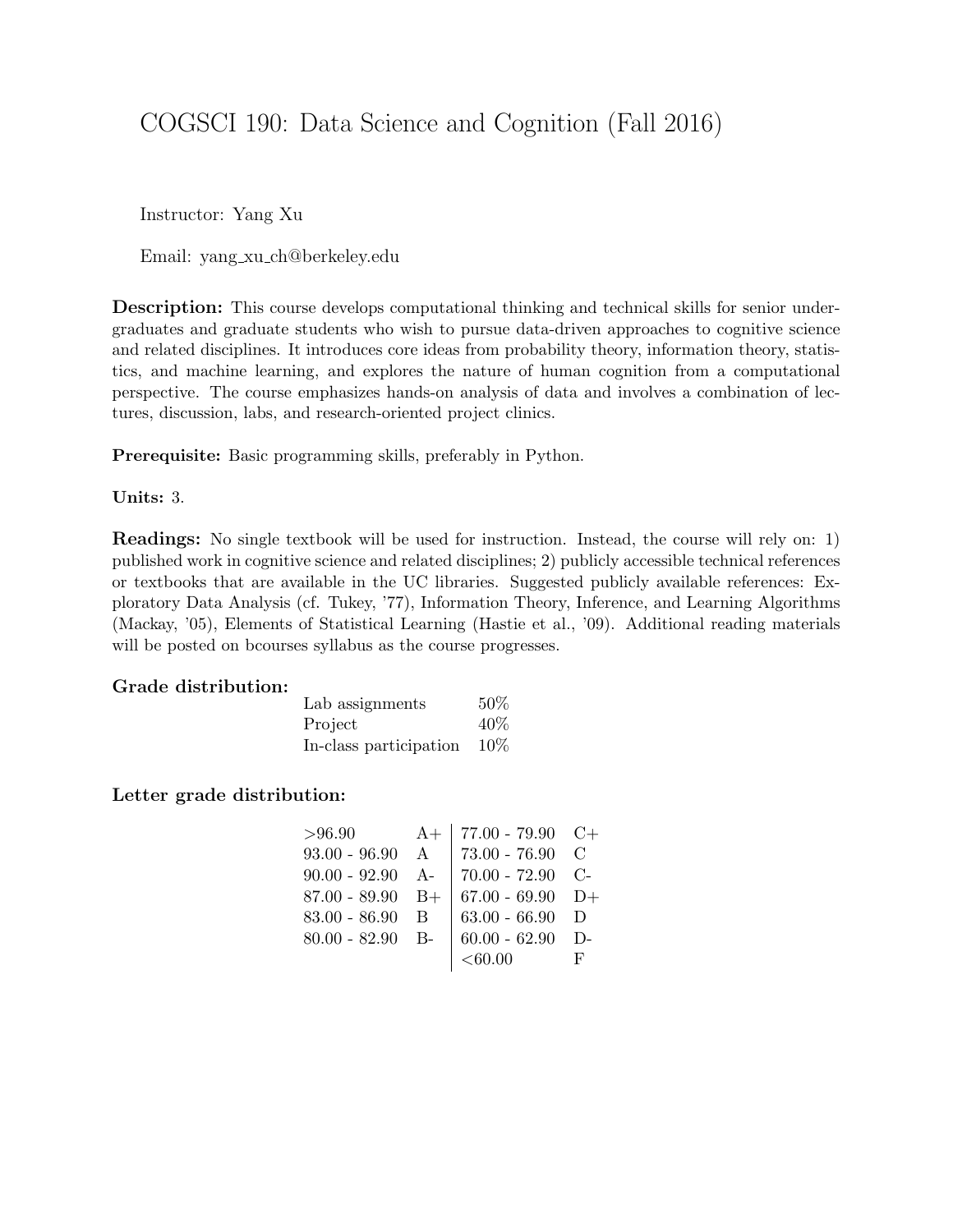## Policies:

- General
	- Collaborations should be explictly acknolwedged in all assignments and projects.
	- Exploitation in any collaborative assignment or project is prohibited.
	- Plagiarism in any form is prohibited.

### • Labs

- Students are expected to work in pairs or independently as instructed during labs.
- Students are responsible for all missed assignments or other forms of work.
- Lab assignments are always due at the beginning of (immediate upcoming) sessions.
- Lab assignments beyond due hour will receive a deduction of 1 point per delayed hour.
- No makeup of assignments is allowed without the instructor's consent a priori.

## • Project

- Undergraduate students may choose to work in pairs or indepenedently in a project.
- Graduate students are expected to work independently in a project.
- Students may work on an outside-the-class project under the instructor's permission.
- External sources of code or data should be referenced in full in the project report.
- Project reports beyond due hour will receive a deduction of 1 point per delayed hour.
- Each student is expected to participate in the clinics sessions.
- Each student is expected to present and pose questions in the final presentation.

#### • Attendance

- Attendance to each session is required (1 point deduction per session absent).
- Temporary absence with the instructor's consent will not receive deduction of points.